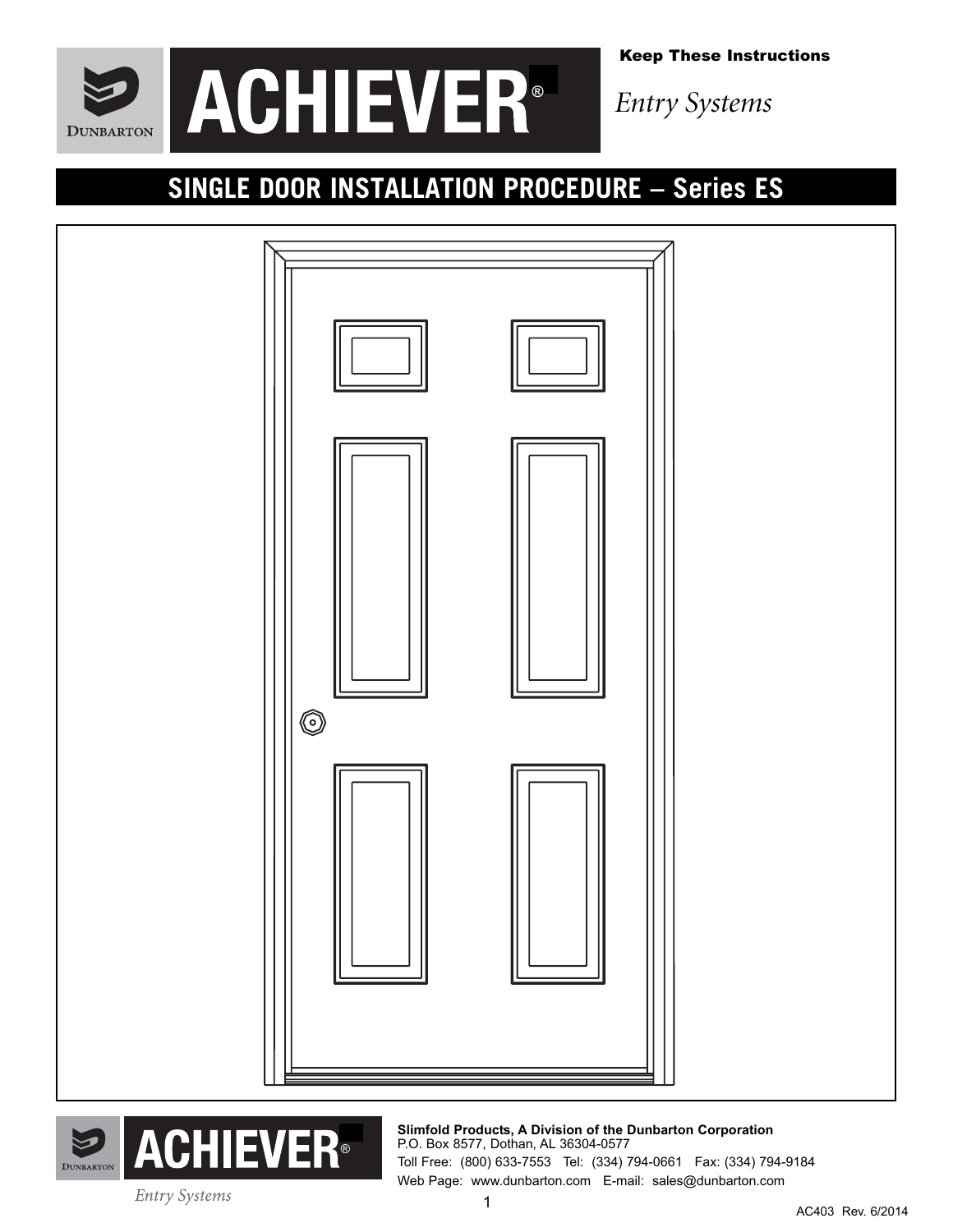### **BEFORE YOU BEGIN** ï

İ

**PLEASE FOLLOW ALL INSTRUCTIONS AND ALWAYS USE PROTECTIVE EYEWEAR WHEN INSTALLING A DOOR SYSTEM. PLEASE READ INSTRUCTIONS COMPLETELY.**

## **Preparation of Opening**

verify that opening is plumb, square and level. Measure the Finished Opening Size (Figure 1); refer to chart below to insure proper fit of Achiever unit.



### **Finished Opening Sizes**

| Door  | <b>Opening</b> | <b>Opening Height</b> |       |      |
|-------|----------------|-----------------------|-------|------|
| Width | Width          | 6'6"                  | 6'7'' | 6'8" |
| 2'8"  | 34"            | 78"                   | 80"   | 82"  |
| 3'0'' | 38"            | 78"                   | 80"   | 82"  |

**INSTALLATION**

### **Remove door from packaging. Move to install area; assemble tools & materials**

- Safety glasses
- Level
- Tape measure
- Phillips head screwdriver
- Square head screwdriver
- Weather Seal Putty or Silicone

## Step 2 **Apply sealant**

Apply weather seal putty or silicone to the mounting side of the brick mold trim. Apply a bead of putty or silicone across bottom of threshold (Figure 2).



## **Install Door System in Opening**

Grasp the frame on the sides, lift and tilt toward you (Figure 3). Move the door system into the opening, setting the threshold down first and then tilting the unit up into the opening. Push the door and frame towards the hinge side of the opening. Check hinge jamb to make sure it is plumb and level.

**FIGURE 3**

## Step 4 **Install Screws**

Install four  $(4)$  # 8 x 2" jamb attachment screws in each side jamb. Check for proper fit of the unit (Figures 3, 3A).

**FIGURE ' 5** 

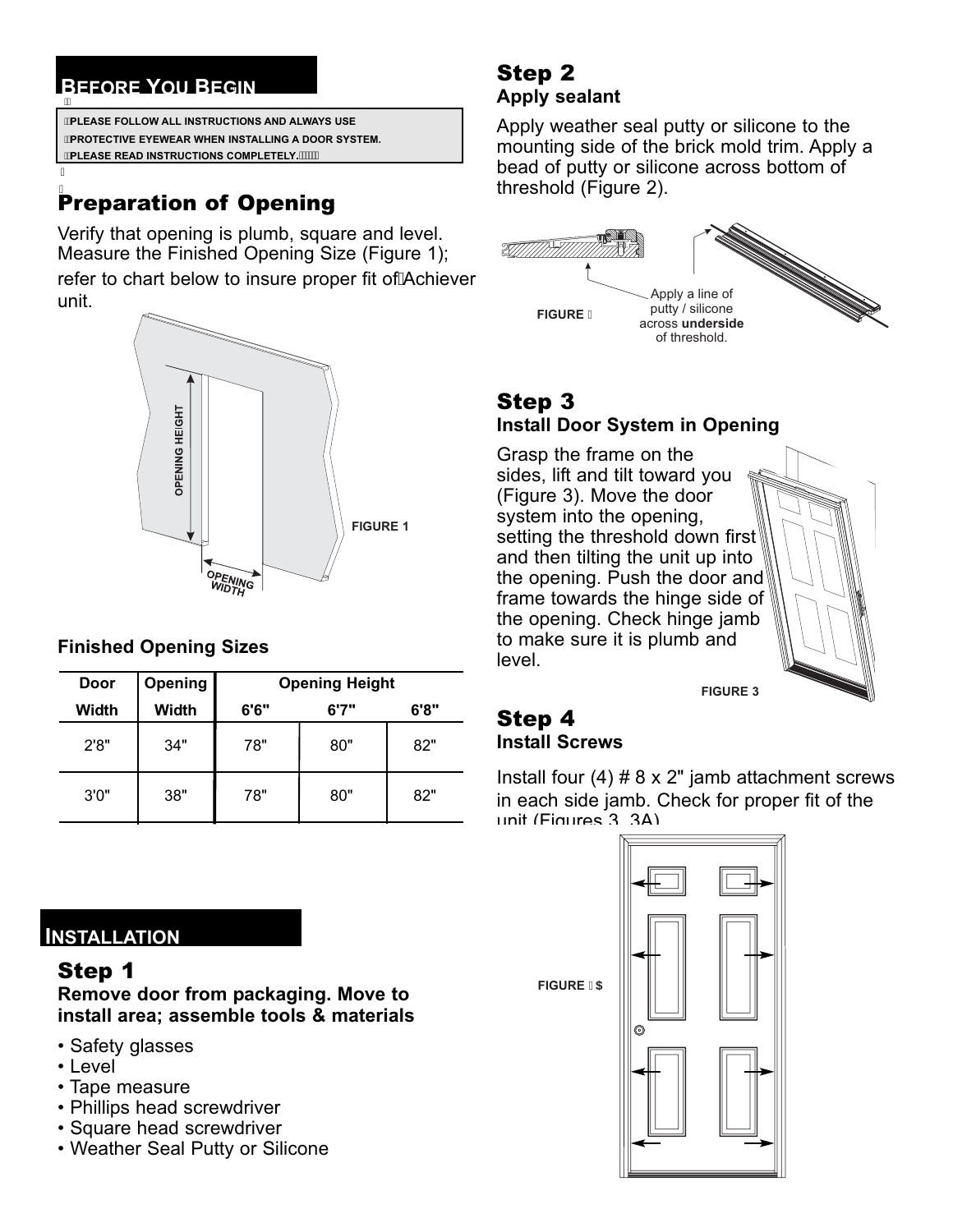## **Remove Prehang Material**

Remove tie strap from door latch bore. Open door and remove margin spacing clips (Figure 5).

# Adjust Doors to Opening

*Plumb hinge side using level and t-square;* make any

necessary adjustments to verify

squareness/placement of the frame (Figure 6 and 6A).





 $\mathcal{P}$ 

**FIGURE 5**

**FIGURE 6 FIGURE 6A**

# **Install Hinge Security Screws**

Install #8 x 2-1/2" flat head wood screws in the vacant hole of each hinge (Figure 7). Note: Shim behind hinge if required (Figure 7A). Install shims from interior. Note: Once all attachment and security screws are installed, door unit will meet AAMA 1702.2-1985 and AAMA/NWWDA 101/I.S. 2-97. For further information, go to www.floridabuildingcode.com.





Wood Shim

**FIGURE 7A**

## Step 8 **Install Strike Security Screws**

**LATCH:** Remove #6 strike screw from bottom hole in latch strike plate. Install #6 x 1-1/2" long wood security screw in BOTTOM hole. Shim if necessary (Figure 8).

**DEADBOLT:** Remove #6 strike screw from top hole in deadbolt strike plate. Install #6 x 1-1/2" long wood security screw in TOP hole. Shim if necessary.



# Step 9 **Caulk Frame**

Caulk the frame where the header meets the uprights and where the threshold meets the upright (Figure 9).